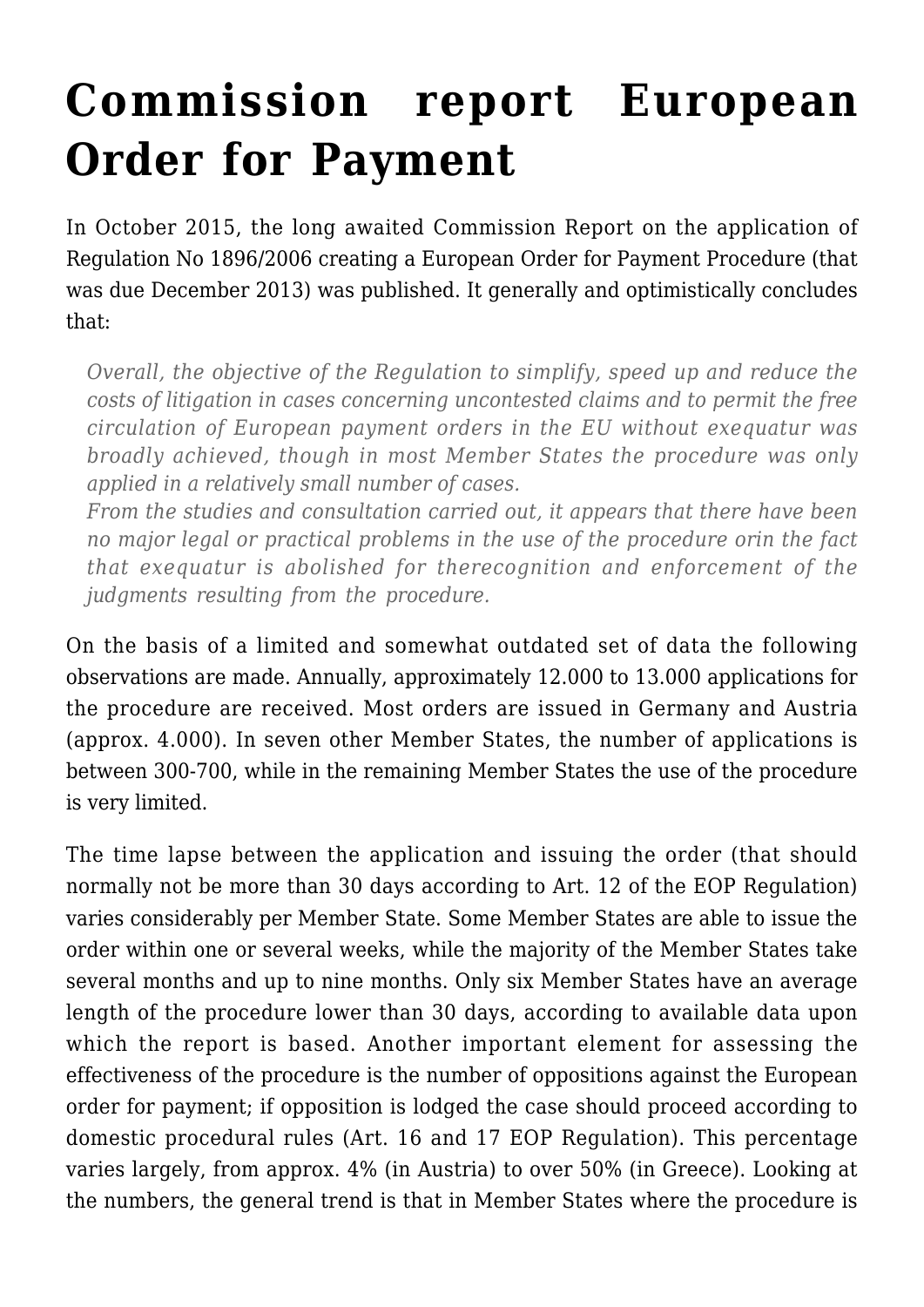used often the opposition rate is low, whereas in Member States where the procedure is rarely used the opposition rate is high. It would be interesting to know what causes what – the chicken and egg dilemma.The costs of the procedure vary considerably per Member State as well, and when translation of documents is required (which is the case in most countries, as the majority only accepts documents in the domestic language), the costs of the procedure are high. Furthermore, Member States have varying methods to calculate court fees.

The report rightfully concludes that Art. 20 of the EOP Regulation requires clarification as has been proposed for the European Small Claims Procedure (see our earlier [post](https://conflictoflaws.de/2015/european-parliament-legislative-resolution-on-the-amendment-of-the-small-claims-regulation/)). From national case law and a number of cases that have reached the Court of Justice, notably *[eco cosmetics and Raiffeisenbank St. Georgen](http://curia.europa.eu/juris/liste.jsf?language=en&num=C-119/13)* (joined cases C-119 and C-120) it is clear that not all situation where a remedy should be available due to defect service are covered by the Regulation. The Court of Justice ruled that national law should provide such remedy. This is clearly a shortcoming of the Regulation also considering that remedies in the Member State of enforcement are limited if not absent, and it (further) undermines the uniform application. On a positive note, the report concludes that generally no problems were reported in the enforcement of EOPs, except for the general lack of transparency of debtors' assets for enforcement purposes in a cross-border context. This optimistic conclusion may, however, also be due to the lack of information on the actual enforcement track, which can generally be troublesome in many Member States. Regarding the *[Banco Español](http://curia.europa.eu/juris/liste.jsf?pro=&lgrec=nl&nat=or&oqp=&dates=&lg=&language=en&jur=C%2CT%2CF&cit=none%252CC%252CCJ%252CR%252C2008E%252C%252C%252C%252C%252C%252C%252C%252C%252C%252Ctrue%252Cfalse%252Cfalse&num=C-618%252F10&td=%3BALL&pcs=Oor&avg=&page=1&mat=or&jge=&for=&cid=1468726)* [c](http://curia.europa.eu/juris/liste.jsf?pro=&lgrec=nl&nat=or&oqp=&dates=&lg=&language=en&jur=C%2CT%2CF&cit=none%252CC%252CCJ%252CR%252C2008E%252C%252C%252C%252C%252C%252C%252C%252C%252C%252Ctrue%252Cfalse%252Cfalse&num=C-618%252F10&td=%3BALL&pcs=Oor&avg=&page=1&mat=or&jge=&for=&cid=1468726)ase (C-618/10) addressing the issue of order for payment and unfair contract terms (it concerned a clause on interest), the Report concludes that Art. 8 of the EOP Regulation requiring the court to examine whether the claim appears to be founded on the basis of the information available to it, the courts have sufficient room to take account of the principle of effectiveness. They can, for instance, on the basis of Art. 10 issue only a partial order. In addition, a full appreciation takes place after opposition. One might still question whether this satisfactorily resolves the issue, especially how this relates to the encouraged full automatization and digitalization of the procedure and how it shifts the burden to the consumer.

The report urges to raise awareness of the procedure, and suggests that the electronic processing should be maintained and improved; most Member States do not provide electronic submission possibilities for (all) parties yet. Concentration of jurisdiction, as some Member States have done, is advised, as